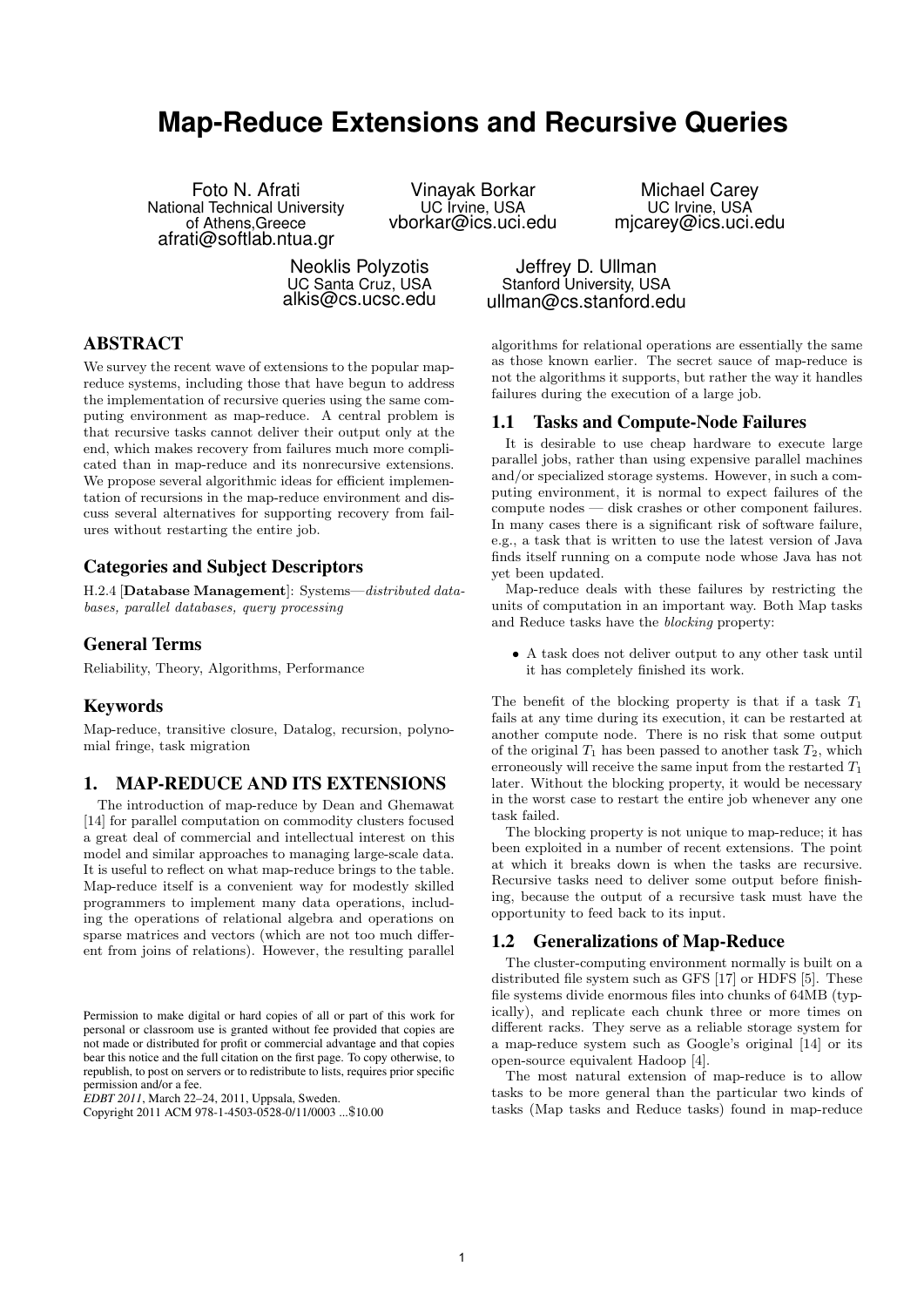itself. We are thus led to *dataflow* systems that support any collection of tasks connected in an acyclic manner. Typically, a dataflow system uses prototypes for each kind of task that the job needs, just as Map-Reduce or Hadoop use prototypes for the Map and Reduce tasks. A dataflow system replicates the prototype into as many tasks as are needed or requested by the user. Dataflow systems include Dryad [20] and its extension DryadLINQ [31] (Microsoft), Clustera [15] (U. Wisconsin), Hyracks [8] (UC Irvine), and Nephele/PACT [7] (T. U. Berlin).

Other extensions of map-reduce are high-level languages that compile into a sequence of map-reduce jobs. PIG [24] is an implementation of relational algebra from Yahoo!. Hive [6] (open-source) and SCOPE [12] (Microsoft) are implementations of limited forms of SQL.

# 1.3 Recursive Queries

While conventional wisdom may have relegated recursion to an uninteresting byway, consisting of calculations of ancestors or management chains, there are several classes of problems that have become interesting recently and are true recursions on very large relations.

- 1. The original problem for which Map-Reduce was developed — PageRank — is really a recursive calculation of the fixpoint of a sparse matrix-vector multiplication. We tend to think of it as an iteration because normally it is computed in discrete rounds.
- 2. The full transitive closure is necessary for studies of the structure of the Web, as in [10].
- 3. Several calculations about social networks involve the transitive closure of the Friends graph. Two examples are discovering communities or centrality of persons.

Moreover, these recursive calculations are really operations on relational data. A sparse matrix is naturally represented as a relation. The same is true of a sparse graph, such as the graphs of the Web or a social network.

# 1.4 Overview of the Paper

In this paper, we shall explore the problems of implementing recursion, especially recursive queries, on a computing cluster. We begin with the data-volume cost model, in which we can evaluate different algorithms for executing queries on a cluster, whether recursive or not.

We look at algorithms for implementing recursive queries, starting with transitive closure as a fundamental example, and then looking at its generalization to all recursive queries. Next, we explore the space of approaches to implementing recursion on a cluster. The central issues are:

- 1. Execution of a recursion as an iteration may not be the most efficient way to proceed. We look at some other options and the problems they present.
- 2. In Section 1.1 we noted that recursive tasks cannot have the blocking property. We look at options for coping with compute-node failures when tasks are recursive.
- 3. We consider the problem of the *endgame*: many recursive queries generate most of the answer tuples in the early rounds, but these productive rounds are followed

by many rounds that each yield only a small number of new tuples. Because file transfer between compute nodes involves substantial overhead, there is a need to cope with the plethora of small files. We address:

- (a) Modifying the underlying algorithm to reduce the number of rounds; see Section 4.
- (b) Modifying the behavior of the tasks executing the recursion as the number of rounds increases. These approaches include merging tasks, migrating tasks, and introducing new tasks that allow the combination of many small files into a few large files; see Section 7.

# 2. DATA-VOLUME COST

When evaluating algorithms on a computing cluster, we need to measure the total running time of all the tasks that collaborate in the execution of the algorithm. That sum is the cost of renting time on processors from a public cloud, and is therefore a fair way to evaluate algorithms in the cluster-computing environment. As a simplified surrogate for the running time, we shall focus on the sum of the sizes of the inputs to all the tasks that collaborate on a job, which we call the *data-volume* cost of an algorithm. A discussion of this model is in [3], where it is called the communicationcost model.

# 2.1 Details of the Model

To apply data-volume cost meaningfully, we need to assume there is an upper limit on the amount of data that can be input to any one task. Without this assumption, the optimal algorithm would be a single task with no communication among tasks. But more importantly, there is a great value in restricting the input size for a task. For example, this restriction may enable all computation to be done in main memory.

The model also assumes a significant, fixed overhead cost for sending any file to a task. Equivalently, there is a lower bound *b* which we add to the data-volume even if an input file is smaller than *b*. We discuss how to avoid small files as input in Section 8.

# 2.2 Other Costs

The execution time of a task could, in principle, be much larger than its input data volume. However, for the kinds of algorithms we shall focus on, including all kinds of SQL operations, there are implementations, e.g., hash join, that perform operations in time proportional to the input size plus output size.

The data-volume model counts only input size, not output size. In justification, the output of each task is either:

- 1. The input to one or more other tasks, and thus will be counted as input to that operation, or
- 2. Output of the job as a whole. In this case, it is likely that the output will be aggregated or otherwise collapsed to produce a query result that can be read and used by a human analyst. The cost of generating this relatively small output can be neglected.

# 3. DATALOG AND RECURSIVE QUERIES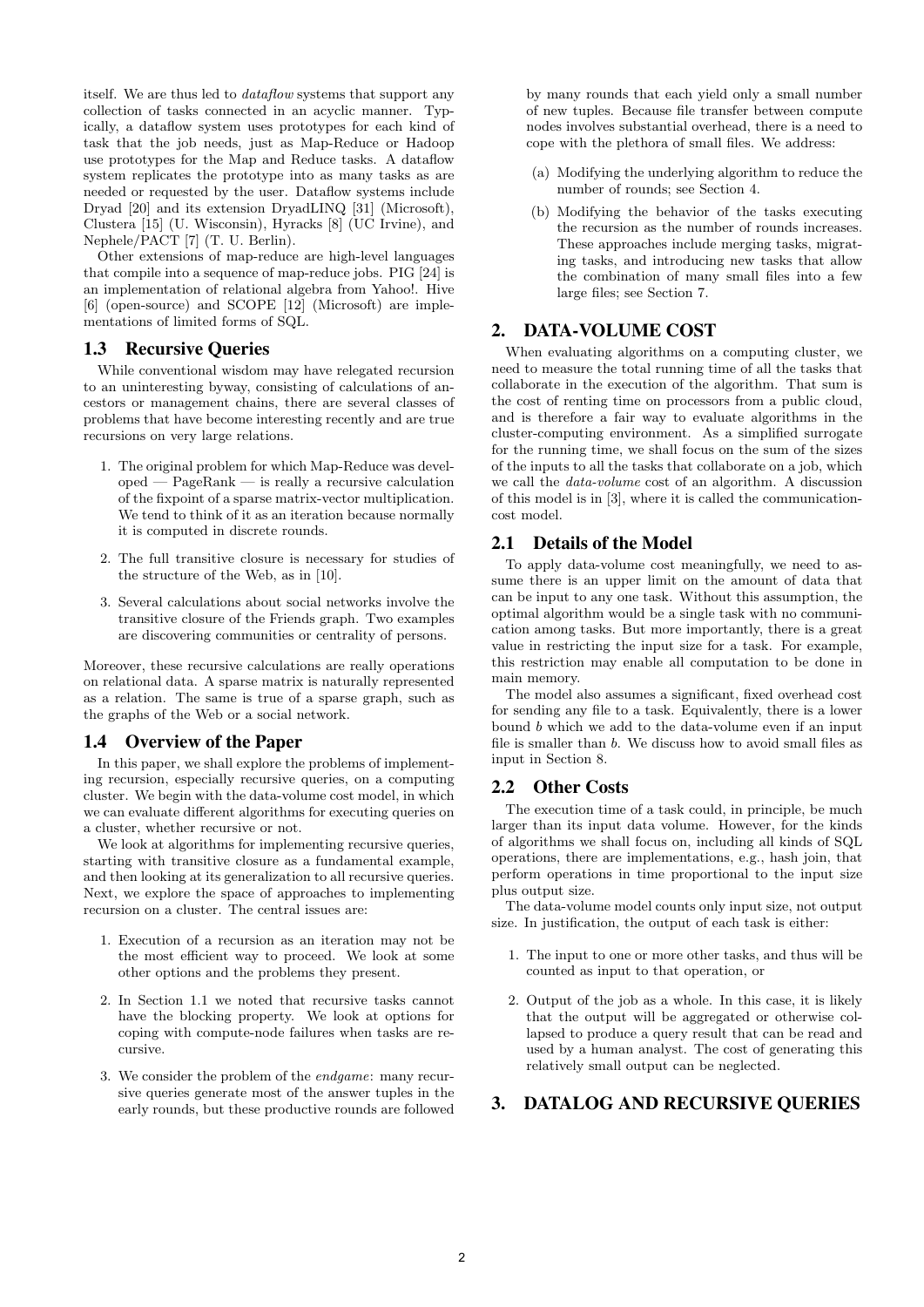There has been a surprising resurgence of interest in Datalog for large-scale data-processing applications, including networking [18], analysis of very large programs [22], and distributed (social) networking [25]. Datalog notation also allows us to express a rule that gives a lower bound on execution time for queries, whether recursive or not; this point is discussed in Section 3.2. We shall use the notation of [29] to express Datalog queries in what follows.

### 3.1 Transitive Closure

Each of the recursions mentioned in Section 1 is similar to the standard calculation of transitive closure (hereafter *TC*) on a directed graph. There are several ways to express TC as a recursive Datalog program. Suppose that *E*(*x, y*) is a relation representing the directed edges of a graph; i.e., there is an edge from  $a$  to  $b$  if and only if  $(a, b)$  is a tuple of *E*. The *nonlinear* form of TC rules is:

 $P(x,y) \leftarrow E(x,y)$  $P(x,y) \leftarrow P(x,z)$  AND  $P(z,y)$ 

One can also replace the subgoal  $P(x, z)$  in the recursive rule by *E*(*x, z*) to get the *left-linear* version of TC, or replace the subgoal  $P(z, y)$  by  $E(z, y)$  to get the *right-linear* version.

Although the nonlinear form is not even supported by the SQL standard, and was not considered in the classic study of TC in [13], when we think about execution on a computing cluster there is good reason to consider the nonlinear version. The advantage of using a nonlinear TC is that the number of needed *rounds* (iterations of the recursive rule, whether synchronous or not) is much smaller than for the linear versions  $O(\log n)$  rather than  $O(n)$  on an *n*node graph. Thus, this method helps deal with the endgame problem where many small files need to be communicated at many of the rounds of a recursion.

#### 3.2 A Lower Bound on Query Execution Cost

When we take a join, we expect that the execution cost is no less than the number of pairs of tuples that join successfully. This statement is correct only if there is no other way to execute the same query that avoids taking the join. The following rule, from [1], expresses this intuition precisely, in Datalog. Given a Datalog program, the number of its *derivations* is the sum, over all the rules in the program, of the number of ways we can assign values to the variables in order to make the entire body (right side of the rule) true. The key property of the count of derivations is that:

• An implementation of a Datalog program that executes the rules as written must take time on a single processor at least as great as the number of derivations.

Of course, one can sometimes rewrite the rules to do better but unless we do so, every derivation must be considered in a correct execution of the rules. It is known that seminaive evaluation of Datalog rules (see [27] for the definition of *seminaive*) will take time on a single processor that is proportional to the number of derivations, since seminaive evaluation avoids considering any combination of tuples that have been combined before.

[16] explored parallel implementation of Datalog queries in a setting that is not too different from a modern cluster environment. They defined a parallel implementation to be

*seminaive nonredundant* if (in our terms) the data-volume cost is proportional to the number of derivations. We shall see several algorithms for TC that have this property. First, let us consider some examples of counting derivations.

Example 3.1. *Consider the left-linear TC mentioned in Section 3.1:*

$$
P(x,y) \leftarrow E(x,y)
$$
  
 
$$
P(x,y) \leftarrow E(x,z) \text{ AND } P(z,y)
$$

*The body of the first rule is just*  $E(x, y)$ *, so the body can be made true by any substitution for x and y that forms an edge of the graph. That is, this rule admits |E| derivations.*

*The second rule body,*  $E(x, z)$  AND  $P(z, y)$ *, is made true whenever we can find nodes a, b, and c such that there is an edge from a to c and a path from c to b. Thus, we can describe the number of derivations for this rule as the sum over all nodes c of the in-degree of c times the number of nodes reachable from c. Typically, the number of derivations obtained from the second (recursive) rule greatly exceeds the number from the first (basis) rule. In what follows, we shall ignore the basis rule and consider only the recursive rule.*

*For the right-linear version of TC, where the body of the recursive rule is*  $P(x, z)$  AND  $E(z, y)$ *, the recursive rule has a number of derivations equal to the sum over all nodes c of the number of nodes that can reach c times the out-degree of c. That figure can be more or less than the figure for left-linear TC, but it is rarely the same.*

*The nonlinear TC program has a number of derivations equal to the sum over all nodes c of the number of nodes that can reach c times the number of nodes c can reach. This quantity is different from the numbers of derivations for either the left- or right-linear TC programs, but is never less than those and can be much greater. Section 4.2 discusses ways to lower the derivation count for nonlinear TC significantly. When we consider the inherent advantages, in the cluster environment, of reducing the number of rounds, the nonlinear version of TC can be superior in practice.*

#### 4. TRANSITIVE CLOSURE ALGORITHMS

We shall now consider two specific algorithms for taking the transitive closure. The first is a direct implementation of the nonlinear TC program, and the second is the improvement, promised above, that greatly cuts down on the data-volume cost.

#### 4.1 An Implementation of Nonlinear TC

We use two kinds of tasks: *Join tasks* and *Dup-elim tasks*. Each task receives inputs from tasks of the one kind and delivers input to the tasks of the other kind.<sup>1</sup> We require two hash functions, *h* and *g*. The first, *h*, takes a node of the graph as an argument and produces a bucket number. Each Join task corresponds to one bucket. The hash function *g* takes a pair of nodes and produces a bucket number, which corresponds to one Dup-elim task.

**Initialization:** Each tuple  $(a, b)$  in the relation  $E$  is sent to the Dup-elim task  $g(a, b)$ , where it is treated as a tuple of the relation *P*.

 $^{\rm 1}{\rm We}$  could combine the two kinds of tasks into one kind, but using both kinds allows us to recover from single task failures in a way we could not do if we used only one kind of task. In particular, we can restart tasks of either kind using the outputs of tasks of the other kind.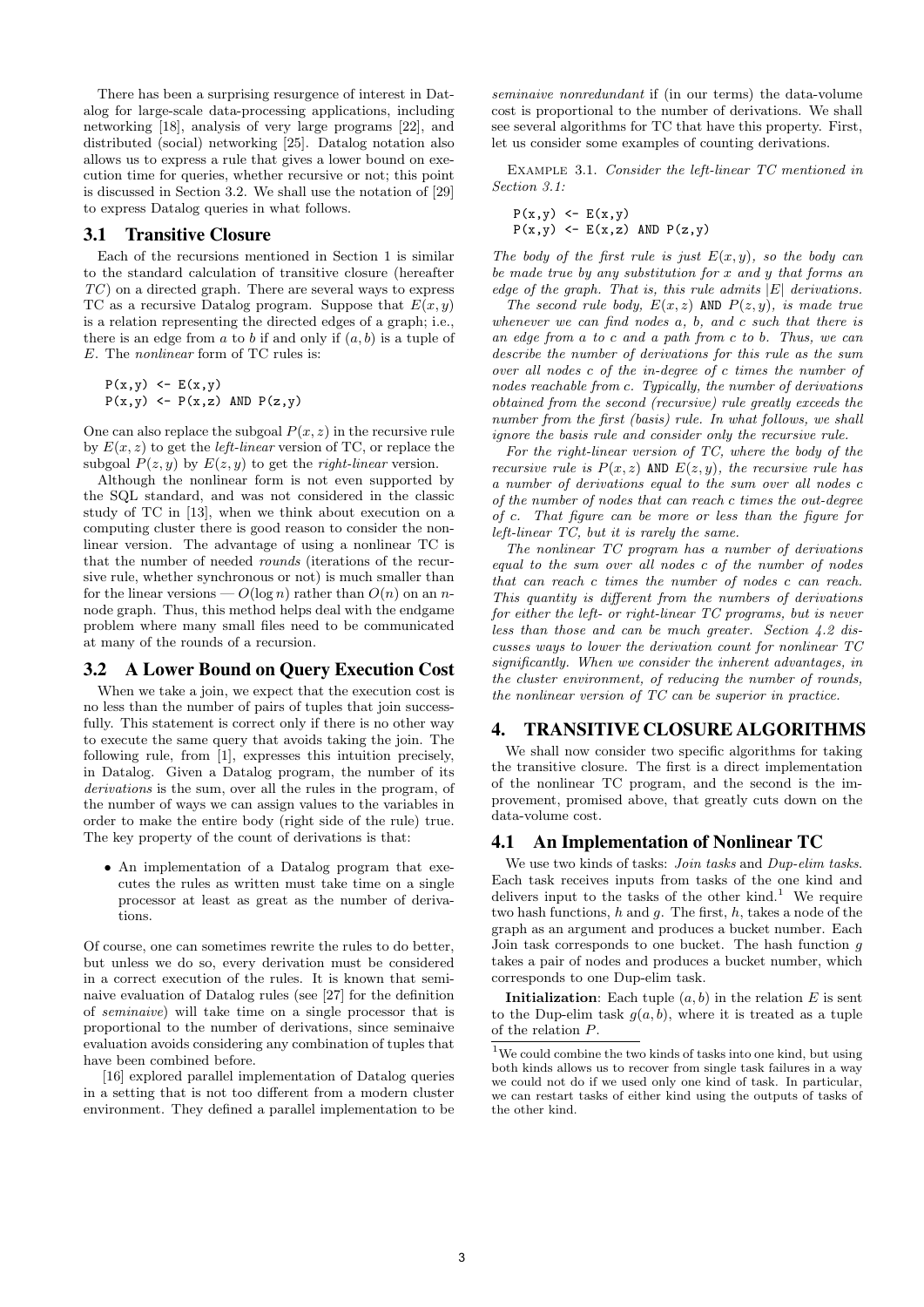**Join tasks**: Join task *i* receives all and only the tuples  $(a, b)$  such that either  $h(a)$  or  $h(b)$ , or both, is *i*. This task:

- 1. Adds (*a, b*) to its local store. It will never be the case that this tuple is already stored.
- 2. Searches its store for tuples  $(b, c)$ , provided  $h(b) = i$ . For each such tuple found, it sends  $(a, c)$  to the Dupelim task  $g(a, c)$ .
- 3. Searches its store for tuples  $(c, a)$ , provided  $h(a) = i$ . For each such tuple found, it sends  $(c, b)$  to the Dupelim task  $q(c, b)$ .

**Dup-elim tasks**: These store all received tuples locally. When  $(a, b)$  is received, it checks whether this tuple was recieved previously. If so, the tuple is ignored. If not, the tuple is stored and sent to Join tasks  $h(a)$  and  $h(b)$ .

The data-volume cost for this algorithm is of the same order as the number of derivations of the nonlinear Datalog program. To see why, suppose the graph has a path from node *a* to node *c* and a path from node *c* to node *b*. Then there is a derivation in which  $a, b$ , and  $c$  substitute for  $x$ , *y*, and *z*, respectively, in the recursive rule. The Join task numbered  $h(c)$  will eventually receive the tuples  $P(a, c)$  and  $P(c, b)$ . When the second of these arrives, it will discover  $P(a, b)$  and communicate this tuple to the Dup-elim task  $g(a, b)$ . No other Join task receives both  $P(a, c)$  and  $P(c, b)$ , so this derivation is never again used (although there may be other derivations of the same fact  $P(a, b)$ .

When the Dup-elim task  $g(a, b)$  receives  $P(a, b)$  for the first time, it transmits it to two Join tasks  $h(a)$  and  $h(b)$ . But if received a second time,  $P(a, b)$  is ignored. Thus, each derivation causes the communication of between one and three tuples, but never causes more than three. Thus, the data-volume cost is proportional to the number of derivations. Additionally, if sensible data structures are used for the various tasks, the execution time at each task is proportional to the number of tuples received or sent. Thus, total cost is linear in the number of derivations.

#### 4.2 TC by Recursive Doubling

Recall that the motivation for considering the nonlinear version is that the lower the number of rounds, the less likely it is that the overhead of delivering a large number of tiny files will dominate the total cost. However, the linear versions of TC have an advantage over the nonlinear TC in that the former discover each shortest path only once. That is not the same as discovering each P-fact only once, but it seems the most restrictive exploration of paths that we can do in general.

It is, in fact, possible to implement nonlinear TC in a way that discovers each shortest path only once. The algorithm *Smart Transitive Closure* appears in [30] and [19]. In [21] it was shown to be highly efficient as a serial algorithm. Intuitively, Smart-TC breaks each path into a prefix, whose length is a power of 2 and a suffix whose length is no greater than the length of the prefix. The details are shown in Fig. 1. There are other options, which we shall not discuss in detail, for forcing paths to be discovered only once. For example, we could insist that the length of the prefix be exactly equal to the length of the suffix (plus 1 for odd lengths).

To simplify the description of the Smart-TC algorithm, we shall assume that the graph is first made acyclic by collapsing strong components into single nodes, as was suggested in the analysis of TC algorithms [13]. The algorithm shown in Fig. 1 is an iteration, where in round  $i \geq 0$  we compute:

- 1.  $P_i(x, y) =$  the pairs of nodes  $(x, y)$  whose shortest path from *x* to *y* is of length between 0 and  $2^{i} - 1$ .
- 2.  $Q_i(x, y)$  = the pairs of nodes  $(x, y)$  such that the shortest path from  $x$  to  $y$  is of length exactly  $2^i$ .
- 1)  $Q_0 := E$ ;<br>2)  $P_0(X,X)$ 2) P<sub>0</sub>(X,X) := { $(x, x)|x$  is a graph node};<br>3) i := 0;  $i := 0;$ 4) repeat *{* 5)  $i := i + 1;$ <br>6)  $P_i(x, y) := 7$ 6)  $P_i(x, y) := \pi_{x,y}(Q_{i-1}(x, z) \bowtie P_{i-1}(z, y));$ 7)  $P_i := P_i \cup P_{i-1};$ <br>8)  $Q_i(x, y) := \pi_{x, y}($ 8)  $Q_i(x, y) := \pi_{x, y}(Q_{i-1}(x, z) \bowtie Q_{i-1}(z, y));$ 9) *Q<sup>i</sup>* := *Q<sup>i</sup> − Pi*; *}* 10) until (*Q<sup>i</sup>* == *∅*)

#### **Figure 1: Transitive closure by recursive doubling**

The basis is lines (1) through (3). Line (1) initializes  $Q_0$ to be the edges of the graph, i.e., those pairs of nodes whose shortest path is of length  $2^0 = 1$ <sup>2</sup> Line (2) initializes  $P_0$  to be the paths of length 0, that is, all tuples  $P_0(x, x)$ . Finally, line (3) sets *i*, the iteration counter, to 0.

Lines (4) through (10) form a loop that iterates until at some stage no more *Q*-tuples are discovered. After incrementing *i* at line (5), we compute  $P_i$  at lines (6) and (7). Line (6) joins  $Q_{i-1}$  and  $P_{i-1}$ , thereby discovering all paths of length between  $2^{i-1}$  and  $2^{i}$  − 1. Line (7) then adds in the *P*-facts discovered on previous rounds, i.e., those paths of length less than  $2^{i-1}$ . Line (8) computes  $Q_i$  to be the join of *Q<sup>i</sup>−*<sup>1</sup> with itself. That will surely discover all paths of length 2*<sup>i</sup>* . However, it also will include some pairs that have a path of length  $2<sup>i</sup>$  but also have a shorter path. These pairs are eliminated by line (9).

To implement this algorithm, we can use one collection of the Join and Dup-elim tasks mentioned in Section 4.1 for *P* and a distinct collection of the same kinds of tasks for *Q*. The data-volume cost of this implementation is no greater than the sum, over all nodes *c* and integers *i*, of the number of nodes that can reach *c* by a shortest path whose length is  $2^i$ , times the number of nodes  $c$  can reach by a path that is no longer. This quantity is surely less than the cost of the straightforward nonlinear TC algorithm. More importantly, it shares with the implementations of the leftor right-linear versions of TC the good property that each path can be constructed in only one way.

### 5. THE GENERAL ITERATIVE SOLUTION

The organization of recursive tasks from Section 4.1 carries over to every Datalog program, recursive or not. Here is an outline of how to do so.

 $2$ Note we assume the graph is acyclic, and thus has no loops. If not, we would have to remove  $Q_0(x, x)$  whenever there is a loop from *x* to itself.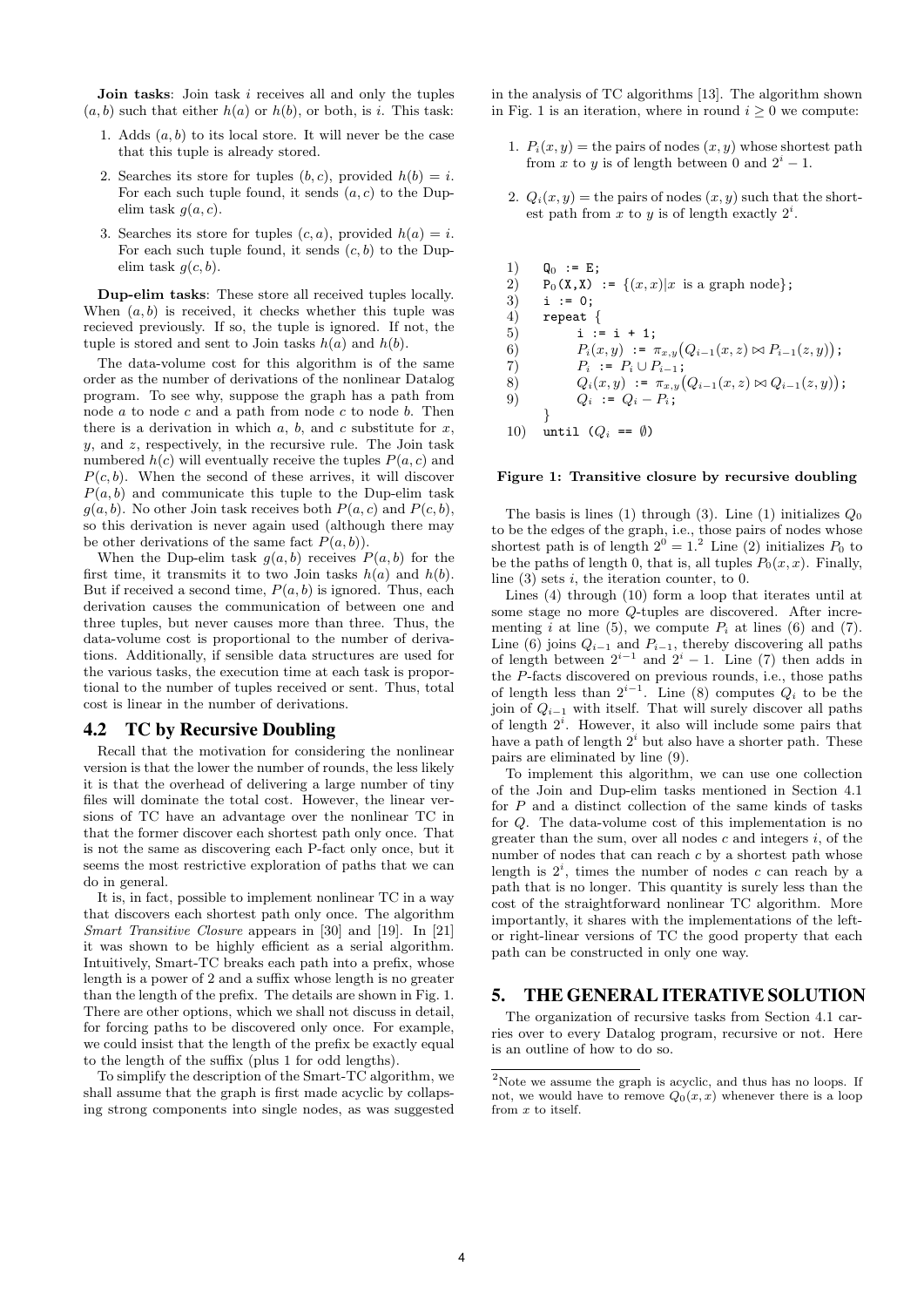# 5.1 Implementing Any Datalog Program

For each rule we create a collection of tasks that are responsible for applying that rule and producing new facts for the head of the rule. Some hashing scheme is used to divide the work among tasks. This scheme must identify buckets by vectors of values, and each component of the vector is obtained by hashing a certain variable that appears in the body of the rule. Suppose  $P(\cdots)$  is a subgoal of the rule, and this subgoal has *k* arguments. A task receives all facts  $P(a_1, a_2, \ldots, a_k)$  discovered by any task, provided that each component *a<sup>i</sup>* meets a constraint: if the *i*th position of the subgoal corresponds to a variable that participates in the hashing scheme for the rule, then *a<sup>i</sup>* has a hash value that agrees with the *i*th component of the vector associated with that task. If the *i*th position's variable does not participate in the hashing scheme, then *a<sup>i</sup>* can be any value.

Example 5.1. *Consider a rule*

 $P(x,y)$  <-  $Q(x,z)$  AND  $R(z,w)$  AND  $S(w,y)$ 

*Suppose we use 100 tasks to evaluate this rule. We might choose to hash z five ways and w 20 ways, while x and y do not participate in the hashing scheme. If a new Q-fact, say Q*(*a, b*) *is discovered by some other task, then this fact is sent to all those tasks for the rule above whose bucket is identified by a vector*  $[h(b), v]$ *. Here,*  $h(b)$  *is the hash function for variable z applied to b (resulting in one of five possible values), and v is any of the 20 values into which w can be hashed. I.e., Q-facts are sent to 20 tasks; R-facts are sent to one task, and S-facts are sent to five tasks.*

We can avoid having to send newly discovered facts to more than one task of a collection if we rewrite the rules to have bodies of at most two subgoals (i.e., we force all joins to be binary). Additionally, the results from several rules for the same predicate must be combined, using tasks that perform a union. The implementation must make sure that facts discovered more than once are not propagated the second or subsequent times, using tasks like the Dup-elim tasks from Section 4.1. If we handle these aspects correctly, then we can claim that the data-volume cost of the algorithm is proportional to the number of derivations for the rules.

#### 5.2 The Polynomial-Fringe Property

It is highly unlikely that all Datalog programs can be implemented in parallel in *polylog time* (time a power of the logarithm of the input size). The division between those that can and those that (almost surely) cannot was addressed in [28], which defined the *polynomial-fringe property* (hereafter PFP). A program has the PFP if all true facts have a proof tree with a number of leaves that is polynomial in the data size. For example, all linear recursions have the PFP. [28] showed that all Datalog programs with the PFP can be parallelized in polylog time. [2] examined the common case of single chain-rule Datalog programs and divided them completely between those that have polylog-time parallel algorithms and those that are P-complete and therefore almost surely cannot be parallelized.

Using the algorithm of [28], we can implement any Datalog program with the PFP in only  $\log^2 n$  parallel computation steps ( $n$  is the data size). Most of the work involves  $\log n$ executions of TC, which can be done in the efficient way suggested by Section 4.2. This figure does not exactly match

the  $\log n$  rounds needed for transitive closure, but it does suggest that we can do much better than  $O(n)$  rounds that might be needed in general.

# 6. IMPLEMENTATIONS OF RECURSION

Several software systems have addressed the problem of implementing recursions in a cluster environment while coping efficiently with failures. We discuss each briefly, with an eye toward how they deal with failures during a recursion.

### 6.1 The HaLoop Approach

HaLoop [11] replaces recursion by an iteration of mapreduce passes. This system tries to minimize communication by considering how data is passed from tasks at one pass to the next and locating intermediate files and tasks appropriately. Since tasks exist for only a single pass, the problem of recursive tasks disappears. That is, the ordinary failure-recovery methods of a map-reduce implementation can be relied on to handle failures. The problem with this approach is that tasks must operate in synchronous rounds, and the output of one task must still be passed, even if locally, to its successor task in the next map-reduce phase.

#### 6.2 The Pregel Approach

Pregel [23] assumes a recursive algorithm executes on a graph. Tasks correspond to nodes of the graph and can send data to any other task. These messages are organized into *supersteps*, which are essentially rounds. Pregel checkpoints the state of all tasks periodically, after some chosen number of supersteps. When a task fails, all tasks are rolled back to the previous checkpoint, and the failed task(s) are restarted at different compute nodes. That approach not only throws away perfectly good computation, but it does not scale completely. That is, the more compute nodes are involved, the more frequently we must checkpoint if we want a fixed probability of failure between consecutive checkpoints.

# 7. DEALING WITH TASK FAILURES

Now we turn our attention to the fact that recursive tasks do not have the blocking property, yet we need to be able to cope with failures of compute nodes or tasks without restarting the entire job. First, we look at options for managing the intermediate files that communicate data among recursive tasks. Then, we examine options for restarting tasks that have failed, especially how we deal with data that was already transmitted by the failed task.

# 7.1 File Management for Recursions

From the discussion of Section 4.1, you might imagine that tuples are passed among tasks as soon as they are generated. However, passing single tuples incurs severe overhead. Roughly, it is only economical to send tuples in packages of thousands. We assume that each task has an input queue of tuples, which from time to time is passed new input tuples by other tasks, or in some cases, by itself. Each task maintains one output file for each of the other tasks, into which it places discovered tuples destined for that task.<sup>3</sup>

<sup>3</sup>More realistically, there is only a need for one file per pair of compute nodes. That file can send data from all the tasks located at the source node to all the tasks located at the destination node. However, since our general desire for low wall-clock time implies that we should use many compute nodes, we shall tend to think of files as communicating from one task to another.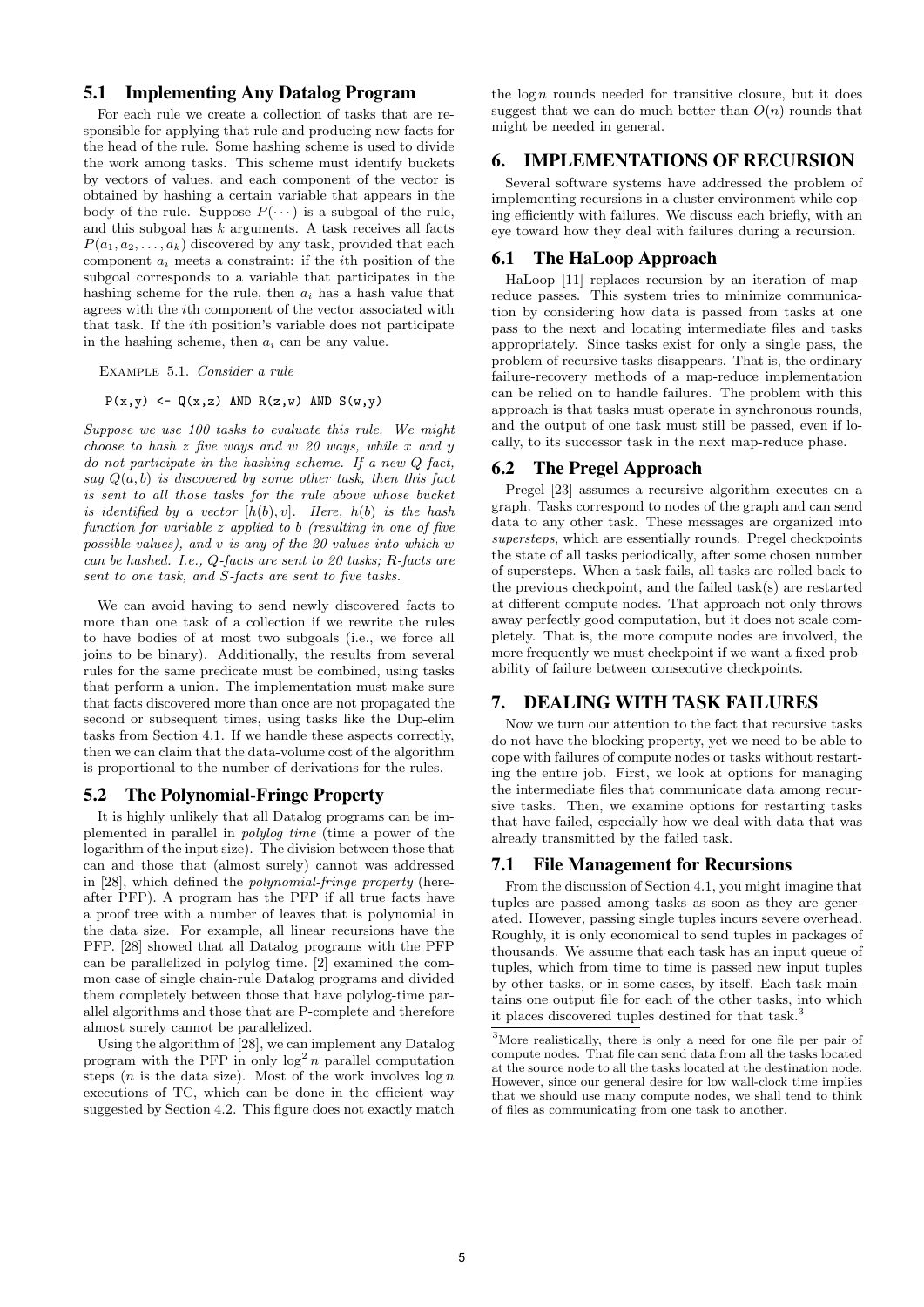Because we must deal with failures, it is essential that each of these intermediate files be recoverable. They could be stored in the surrounding distributed file system, which will replicate them sufficiently that they are very unlikely to be lost. However, that solution is probably more than needed. An option, which we shall assume at the minimum, is that each task stores locally all the files it ever generates. Thus, if one task fails, its inputs can be reconstructed from the other tasks, as long as the failed task does not feed input to itself. However, we can design tasks to avoid self-feeding. An example should suggest the general technique.

Example 7.1. *Let us recall the TC implementation of Section 4.1, where we used two kinds of tasks: Join and Dup-elim. Notice that each task feeds data only to tasks of the other kind. If we locate the Join tasks on different racks from those used by the Dup-elim tasks, then we can even survive a rack failure. If any number of Join tasks fail simultaneously, their inputs can be constructed from the Dup-elim tasks, and vice-versa.*

There are several other issues regarding file management. Section 8 will deal with the problem of small files. Here, we examine some options regarding how to decide when to pass files from one task to another.

#### *7.1.1 Operation in Rounds*

We can wait until each task has exhausted its input. At that time, all tasks transmit all their files to the proper destination task. This approach treats the recursion as an iteration. It is commonly used in map-reduce implementations. For example, we can see the common PageRank calculation, which is technically a recursion, as an iteration in which each step is carried out by a separate map-reduce job, with distribution of data interspersed. It is also the superstep approach used by Pregel. The disadvantage is that some tasks may finish early and must idle while other tasks finish.

#### *7.1.2 Tasks Choose to Send Data*

An alternative is to allow each task to decide when it is ready to send a file. It might send a file as soon as that file has reached a certain size, or send all its files after the total amount of output it has generated has reached a limit. There are two advantages of this approach. First, it is more likely that each task will have some input available at all times. Second, the communication network will be busy more of the time, rather than being idle between synchronous rounds.

#### *7.1.3 A Global Decision*

The controller for the tasks (*master* in the parlance of Hadoop) can decide when to pass data. It could call for data to be sent at regular time intervals, or it could monitor the total amount of data generated and call for transmission when the total amount of data reaches a set limit.

# 7.2 Recovery from Task Failures

A task can fail for many reasons, including software failures (e.g., the node on which it runs has the wrong version of Java), failure of the compute node itself, and failure of the communication facility for an entire rack of nodes. Here we discuss the approaches that can be used in an implementation of recursion on a computing cluster. No strategy, can

eliminate the possibility of restart altogether. For example, a Hadoop job needs to be restarted when the node executing the master controller fails. However, a reasonable criterion for failure-management strategies is that the probability of having to restart the largest imaginable job is close to 0.

Pure Datalog, unlike most forms of recursion, has an idempotence property due to its reliance on the set model of data. That is, generating a tuple a second time has no effect on the eventual outcome of the recursion. Thus, if a task fails, we can restart it at a different node without affecting the global computation. Since the repeated task must (typically) run from the beginning, we need a mechanism to supply it with the same inputs that were received by the failed task. As discussed in Section 7.1, there are several options for making it almost certain that these files are still available to the restarted task.

Unfortunately, many recursions involve nonidempotent operations. For example, we may want the normal bag-model semantics of SQL. Or we may have an aggregation involved in a Datalog recursion, such as counting the number of paths in a graph or the number of nodes reachable from each node in a graph. If so, we not only need to reconstruct the inputs to a restarted task. We need to know which output files from the corresponding failed task were delivered to their destination, so we do not send the same data again. There are again several approaches.

#### *7.2.1 Responsibility With the Master Controller*

The master records the location of each file ever shipped from one task to another. A restarted task is told by the master which files the original task received as input.

There must be a way to reproduce the timing of the generation of output files; for example, if output files are generated in rounds, the restarted task can produce the same output files as the original version of the task, since it is given the same input files in the same sequence. The restarted task must execute the same steps as the original, in order to develop the same internal state as the original. However, when it generates an output file that was previously sent by the original version of the restarted task, the master does not deliver it; this file is "thrown away."

#### *7.2.2 Responsibility With the Recipient*

Instead of giving the master the responsibility for throwing away repeated output files, the recipients can be given that responsibility. Each task must record all the files it ever receives. It may not be necessary to record the file contents, but certainly it must record enough information to know if it receives an identical file, e.g., an identifier of the task and the round at which that file was sent.

### 8. THE ENDGAME

Recall that in later rounds of a recursion, the number of new facts derived at a round may drop considerably. There is significant overhead in transmitting files, so it is desired that each of the recursive tasks have thousands of tuples for each of the other tasks whenever we distribute data among the tasks. We are thus motivated to consider how to reduce the number of files needed, and that question in turn forces us to consider methods for migrating recursive tasks from one compute node to another.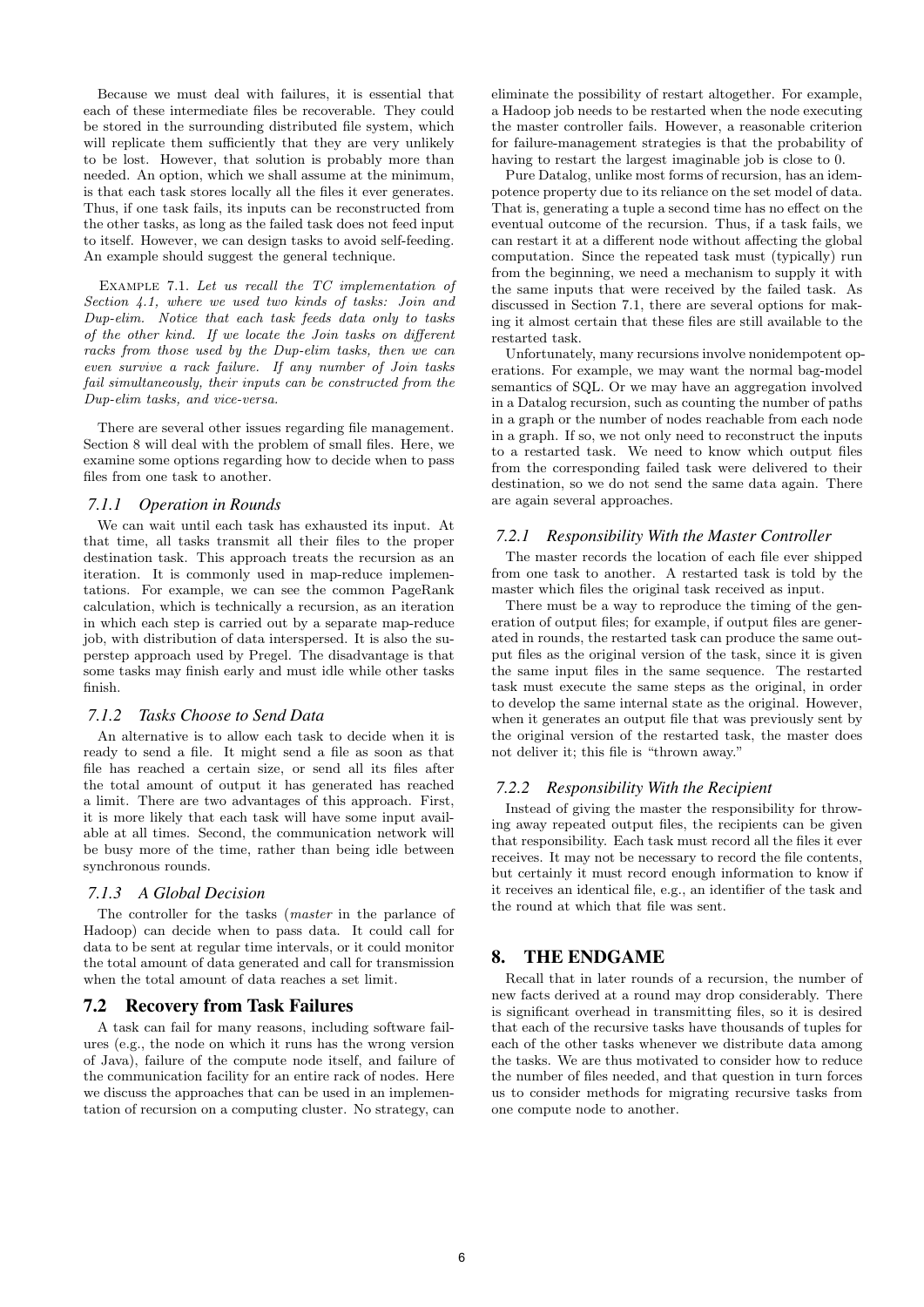# 8.1 Dealing With Small Files

The large number of tasks needed for early rounds of the recursion may lead to very small files at later rounds. Thus, in at least some applications there is need for an "endgame" strategy, where as the sizes of files shrink, the algorithm used to implement the recursion changes. We consider two possibilities here.

#### *8.1.1 Using Fewer Compute Nodes*

We may reduce the number of compute nodes used for the tasks and therefore cause many tasks to execute at the same node. Collect all the tuples at a compute node that are destined for tasks at a single other compute node into a single file (typical implementations do this step routinely). Ship that file to the destination and have that node sort the input into separate files for each of the tasks at that node. This option is an important motivation for considering the matter of task consolidation in Section 8.2.

#### *8.1.2 Using Hub Tasks*

We may create one or more *Hub tasks* whose only job is to receive files from the operational tasks and consolidate them into files destined for each task. As in the first strategy, each task can bundle the tuples destined for each other task (labeling the tuples by destination, of course) into a single file and ship them as one file to a Hub task.

### 8.2 Task Migration

Historically, task migration in multiprocessor systems has been discussed from the point of view of how compute nodes can inform other nodes of their load efficiently; see, e.g., [26]. However, in the environment we have been studying, there is typically a master controller that pings all tasks periodically anyway and can gather load information as it does. Nevertheless, there are some new issues that arise, especially for recursive tasks and tasks that deal with relational data. In the following sections we shall address two broad issues:

- 1. What are the mechanics of migrating tasks?
- 2. When should we choose to migrate tasks?

#### 8.3 Merging and Splitting Relational Tasks

When we divide a relational operation among tasks, the normal way to do so is to use a hash function on some of the data. The buckets of the hash function correspond to the tasks, as in Example 5.1. If we are going to vary the number of tasks cooperating to perform an operation, we use a hash function *h* that generates a large number of bits, say 32. For any fixed number of tasks, say 64 tasks, we use only a prefix of the bit string produced by *h*; in this case, the first six bits would be used.

We need to manage indexes on the data as we merge and split tasks. When tuples of a relation are sent to only one task in the group (unlike Example 5.1), we can support merging and splitting of tasks easily. For an example, consider the natural join  $R(A, B) \bowtie S(B, C)$ . Tuples of both *R* and *S* are hashed on their *B*-values. We also need an index on *B* for both relations, so we can retrieve tuples of one relation that join with a given tuple from the other relation. Thus, suppose we have a hash function *h*(*b*) that maps *B*values to 32-bit strings, and assume the first six bits of that string determine which of 64 Join tasks gets a given tuple.

At a given Join task *T*, store the tuples of *R* and *S* in Btrees with key equal to the entire 32-bit string  $h(b)$ . That is, tuples of  $R$ , say  $(a, b)$ , appear in the B-tree according to the order given by  $h(b)$ . Of course, all the *R*-tuples at *T* share the same first six bits, but the other 26 bits will order all the *R*-tuples at *T*. If we need to find all the tuples of *R* that have a particular *B*-value *b*, just search in the *B*-tree with key  $h(b)$ , and we shall find them quite efficiently. Tuples of *S* are stored analogously in another B-tree.

Now, suppose we decide to double the number of tasks, so there are 128 tasks. We identify each task by the first seven bits of  $h(b)$ , which means that the tuples for which  $T$ is responsible are divided into two groups — those with 0 in the seventh bit and those with 1. Say those with 0 remain at *T*, while those with 1 go to a new task *U*.

The benefit of the B-tree organization is now apparent. All the tuples that stay at *T* precede all those that are moved to *U* in the order. We must split the B-tree down the middle, which may involve restructuring at all levels, but the total work is proportional only to the number of levels, not to the number of tuples stored at task *T*.

Conversely, suppose that instead, we decide to reduce the number of tasks, merging our 64 tasks into 32 tasks. We start using only the first five bits of  $h(b)$ , which has the effect of merging all pairs of tasks identified with 6-bit strings that differ only in the sixth bit. Suppose that the bit-string for *T* has a 0 in its sixth bit, and *V* is the task whose bitstring agrees except for a 1 in the sixth bit. Then we must merge *T* and *V*. However, the keys for all the *B*-values at *T* will precede the keys for all the *B*-values at *V*. Thus, building an index for the merged task requires only that we stitch together two B-trees; no merging of values from the two trees is required. Again, the stitching may need some restructuring at each level, but the work is proportional to the levels, not the data size.

Matters are somewhat more complex when tuples have several components that together determine the task to which the tuple is assigned. Example 5.1 is typical; there, the hash function combines values corresponding to rule variables *z* and *w*. If we want, say, a hash function of 32 bits, then we need to interleave bits from a hash function that applies to *z* and another hash function that applies to *w*. Note that some tuples to not involve  $z$  or do not involve  $w$ , so in these tuples the bits from the missing attribute can be arbitrary and are determined only by the bit string associated with the task in question. We shall suggest the necessary extension in a concrete example, from which the general idea should be apparent.

Example 8.1. *Suppose that we have 64 tasks implementing the Datalog rule from Example 5.1, and we wish to split tasks by taking the seventh bit of the hash function*  $h(w, z)$ *into account.* Consider the tuples for subgoal  $Q(x, z)$  stored *at task T, which we shall split into T and U. These tuples are arranged in a B-tree whose key is all the bits of h that come from z. If the seventh bit of h is a bit that comes from w, then the B-tree from T for tuples of Q is copied to U as well as remaining at T. However, if the seventh bit comes from z, then this B-tree is split as we described above.*

*Conversely, if we merge T with another task V that differs only in the sixth bit of h, then we must again consider two cases, depending on whether the sixth bit comes from w or z. If from w, then the B-trees for Q at T and V are identical, since they contain exactly the same Q-tuples. We therefore*